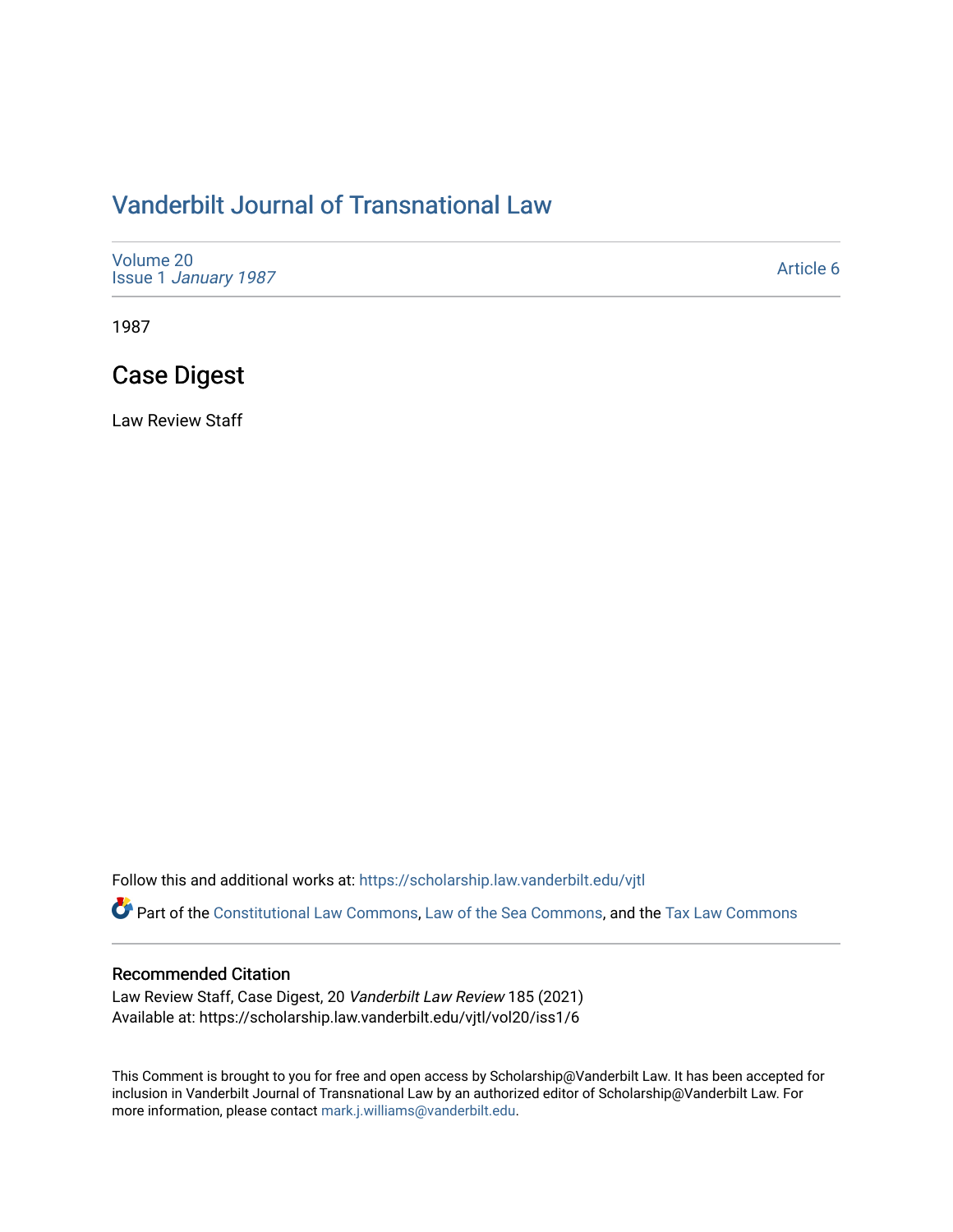# **CASE DIGEST**

This CASE DIGEST provides brief analyses of cases that represent current aspects of transnational law. The Digest includes cases that establish legal principles and cases that apply recently established legal principles to new and different factual situations. The Cases are grouped in topical categories, and references are given for further research.

# TABLE OF CONTENTS

### I. IMMIGRATION

NEITHER PRIVATE REFUGEE ASSISTANCE AGENCY NOR ITS MEMBERS HAVE STANDING TO **CONTEST U.S.** INTERDICTION OF FOREIGN VES-**SELS ON** HIGH **SEAS** CARRYING **UNDOCUMENTED ALIENS.** *Haitian Refugee Center v. Gracey,* No. **85-5258,** slip op. (D.C. Cir. Jan. 9, **1987).**

The Haitian Refugee Center (HRC) and two of its members brought suit to challenge the United States program of interdicting vessels on the high seas that carried undocumented aliens bound for the United States. The President had authorized the program in September 1981 in order to prevent illegal immigration to the United States by sea. Proclamation No. **4865,** 46 Fed. Reg. 48107, *reprinted in* **8** U.S.C.A. § 1182 app. at **88** (West Supp. 1986); Exec. Order No. 12,324, 46 Fed. Reg. 48109, *reprinted in* **8** U.S.C.A. § 1182 app. at **88** (West Supp. 1986). For this purpose, the United States and Haiti had entered into a treaty that permitted United States authorities to board Haitian flag vessels outside **U.S.** territorial waters and make inquiries. If a violation of United States or Haitian law was discovered, the vessel and its passengers were subject to return to Haiti. However, no Haitian migrant who qualified for refugee status was to be returned. Agreement on Interdiction of Illegal Mi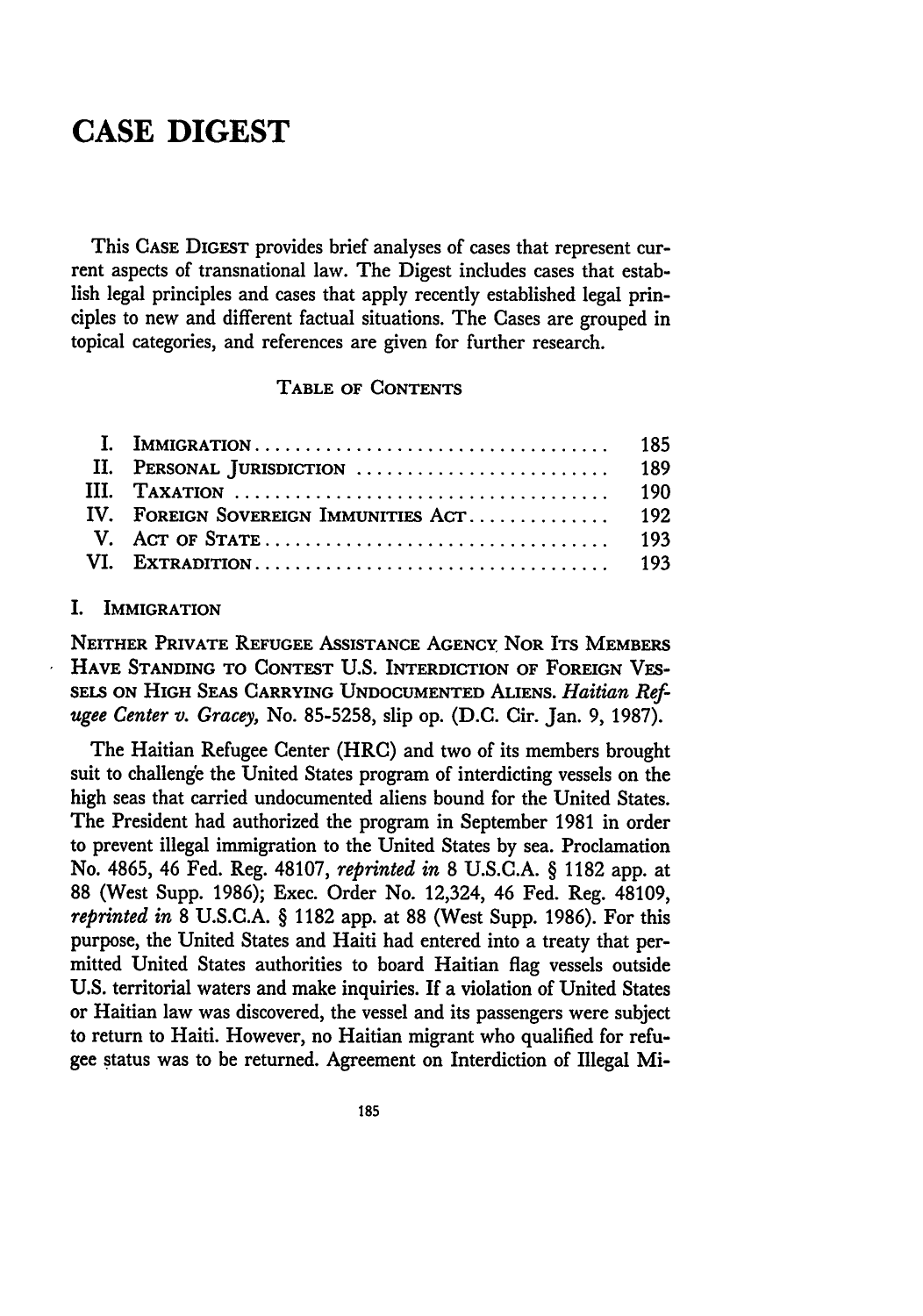grants, Sept. 23, 1981, United States-Haiti, T.I.A.S. No. 10241.

In their action for declaratory and injunctive relief, plaintiffs alleged that the interdiction program: (1) violated the rights of the Haitians under the Refugee Act of 1980, Pub. L. No. 96-212, 94 Stat. 102, and the Immigration and Nationality Act, 8 U.S.C. § 1253(h) (1982); (2) violated the Due Process Clause; (3) failed to satisfy the nonrefoulement obligation established by the United Nations Protocol Relating to the Status of Refugees; and (4) violated the extradition treaty between the United States and Haiti as well as the federal extradition statute. The government defendants moved to dismiss on several grounds, including lack of standing, non-justiciability under the political question doctrine, and failure to state a claim upon which relief could be granted. The U.S. District Court for the District of Columbia held that the plaintiffs had standing, but that they failed to state a claim. It granted defendants' motion to dismiss noting the court's limited scope of review in immigration matters. *Haitian Refugee Center v. Gracey,* 600 F. Supp. 1396 (D.D.C. 1985).

On appeal, the United States Court of Appeals for the District of Columbia affirmed the dismissal on other grounds. Judge Bork, with Judge Buckley concurring, held that **(1)** all petitioners lacked standing under the Supreme Court's prudential principles, and (2) the individual members lacked article III standing for not alleging a specific substantive injury. In applying recent standing decisions, Judge Bork concluded that HRC alleged sufficient injury for article III standing purposes. However, Judge Buckley's separate concurring opinion expressed a slightly different analysis of the article III standing causation requirement for the HRC. Judge Edwards, concurring in part and dissenting in part, agreed with the dismissal for failure to state a claim upon which relief could be granted, but in his view the majority had adopted an unprecedented test in order to "avoid an obvious showing of standing." *Significance* **-** This decision offers an exhaustive review and analysis of the Supreme Court's recent standing jurisprudence. The court relies on the doctrine of standing to avoid a decision on the merits which would raise significant separation of powers concerns, particularly in an area of transnational law such as immigration law.

**ALIEN MUST SHOW ONLY A SUBJECTIVE WELL-FOUNDED FEAR OF** PERSECUTION, NOT AN OBJECTIVE CLEAR PROBABILITY OF PERSECU-**TION WHEN SEEKING REFUGEE STATUS AND POSSIBLE DISCRETION-ARY GRANT OF ASYLUM FROM ATTORNEY GENERAL.** *INS v. Cardoza-*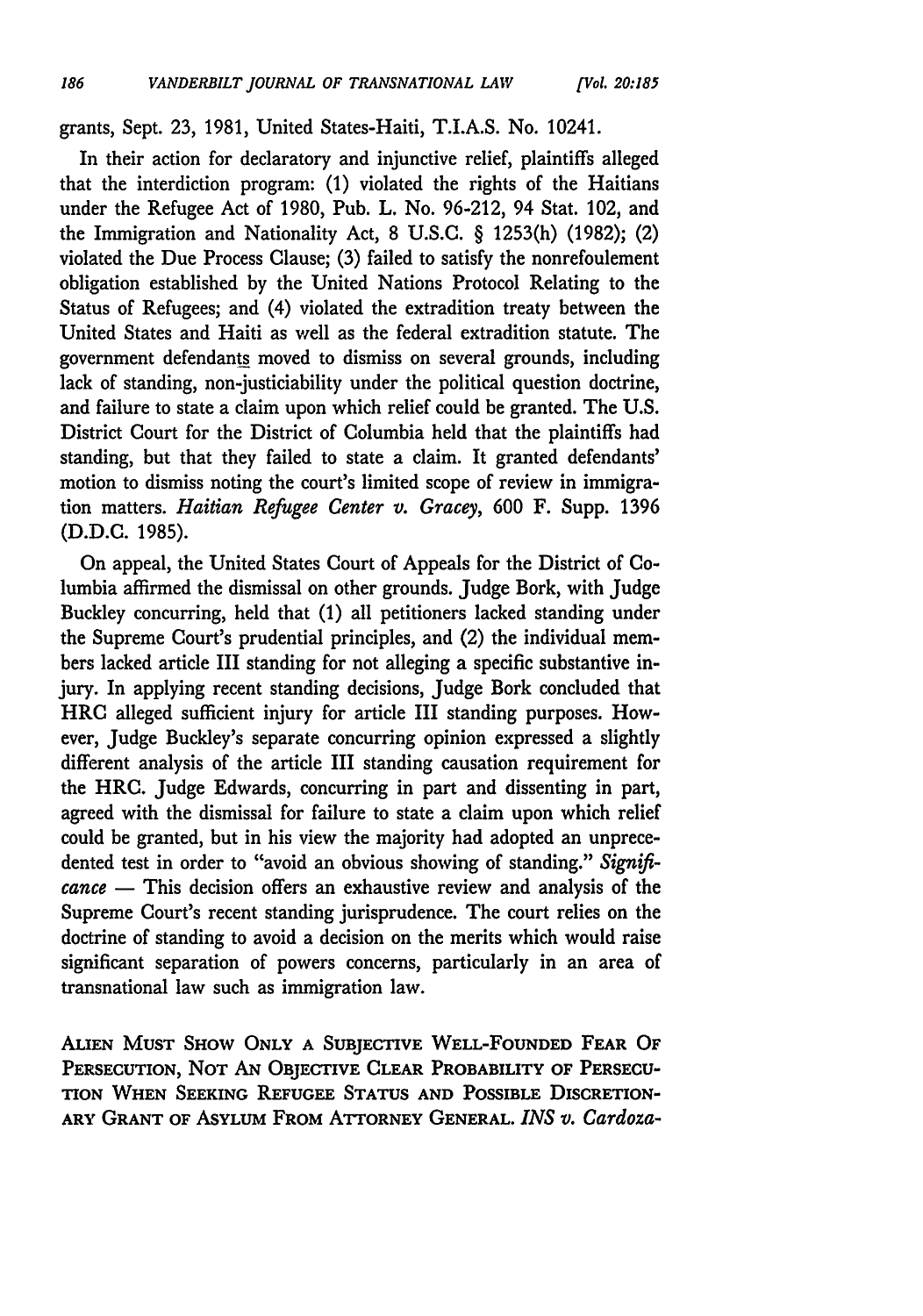#### *Fonseca,* **107 S.** Ct. 1207 (1987).

In response to an Immigration and Naturalization Service (INS) deportation proceeding, Luz Marina Cardoza-Fonseca, a Nicaraguan citizen who illegally entered the U.S. in 1979, requested suspension of deportation proceedings under § 243(h) of the Immigration and Nationality Act (INA), 8 U.S.C. § 1253(h) (1982), and eligibility for refugee status and asylum under § 208(a) of the INA, 8 U.S.C. § 1158(a) (1982). She claimed that if returned to her native Nicaragua: (1) it was more likely than not that her life or freedom would be threatened and thus by § 243(h) deportation should be suspended; and (2) she had a well-founded fear of persecution and thus by § 208(a) qualified as a refugee worthy of asylum consideration. She supported both claims with evidence that if returned to Nicaragua she might face a similar treatment as her brother, a political dissident who was imprisoned and tortured by the Sandanistas. The Immigration Judge (IJ) applied the dear probability of persecution standard of  $\S$  243(h) to both claims and concluded that the evidence supported neither claim. The Board of Immigration Appeals (BIA) affirmed stating that she had "failed to establish that she would suffer persecution within the meaning of 208(a) or 243(h) of the [INA]." On appeal to the Ninth Circuit, Cardoza-Fonseca argued that both the IJ and the BIA erroneously applied the clear probability standard of § 243(h) to her § 208(a) claim. The Ninth Circuit agreed with Cardoza-Fonseca. 767 F.2d 1448 (9th Cir. 1985).

The Supreme Court granted certiorari and affirmed holding that under § 208(a) of the INA an alien need only show a well-founded fear of persecution upon deportation to qualify as a refugee worthy of asylum consideration. Justice Stevens, writing for the majority, based this distinction on a plain reading of the Refugee Act of 1980, Pub. L. No. 96- 212, 94 Stat. 102, which amended the INA, and its legislative history. Section 208(a) gives the Attorney General discretion to grant asylum to an alien who qualifies as a "refugee" which is defined as a person who has at least a "well-founded fear of persecution" if returned to his or her home country. Justice Stevens stated that § 208(a)'s reference to fear "obviously makes the eligibility determination turn to some extent on the subjective mental state of the alien... [while the] 'would be threatened' language of § 243(h) has no subjective component, but instead required the alien to establish by objective evidence that it is more likely than not that he or she will be subject to persecution upon deportation." Also, at the time Congress passed the Refugee Act it did not amend the § 243(h) clear probability of persecution standard and did not incorporate the terms refugee or well-founded fear into § 243(h). *Significance* **-** Because eligibility for asylum now hinges on the more generous subjective,

187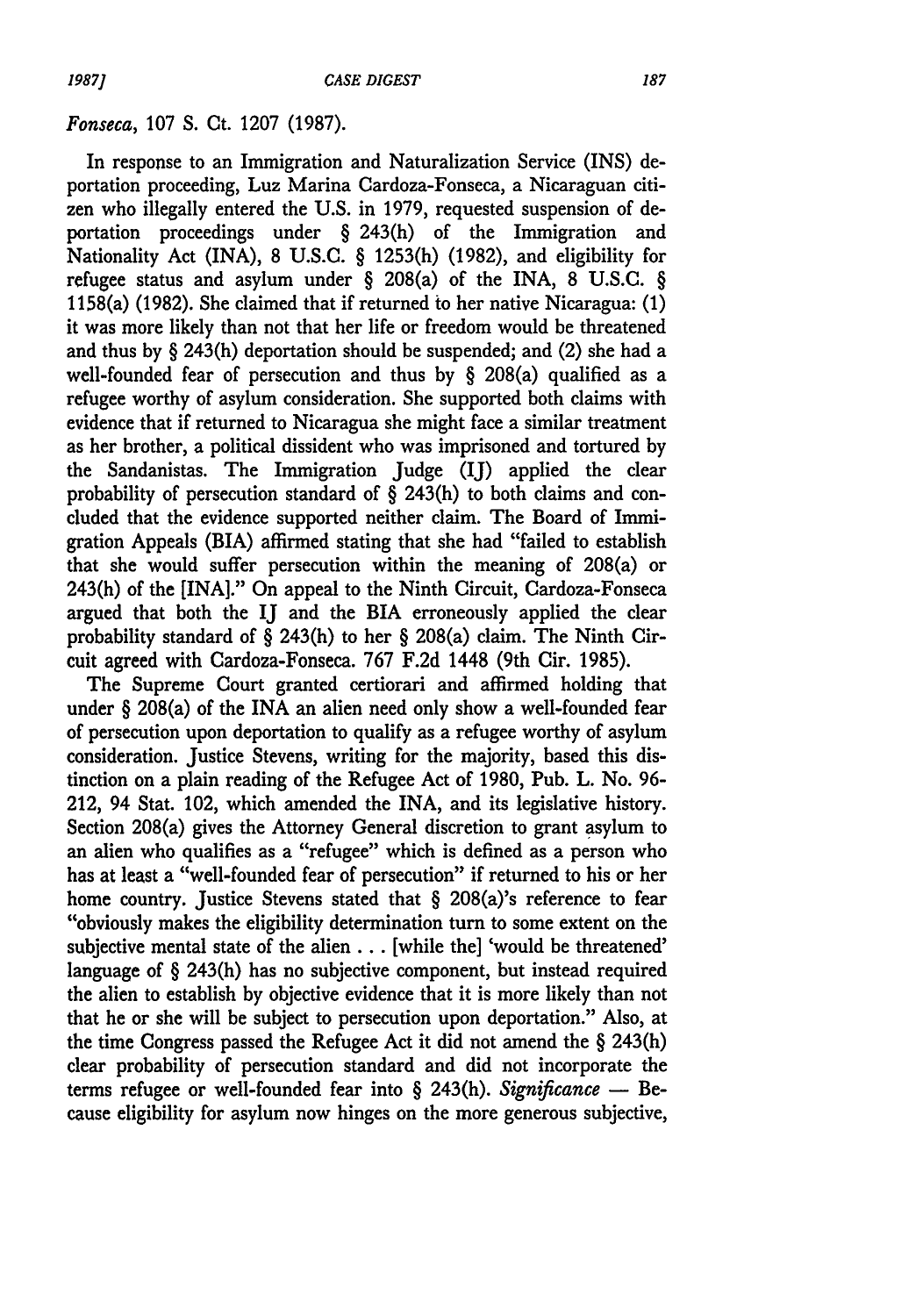well-founded fear standard, the Attorney General may evaluate the needs of a broader category of political and religious dissidents and detainees. In addition, U.S. procedures for dealing with refugees now conform with the 1967 United Nations Protocol Relating to the Status of Refugees, 19 U.S.T. 6223, T.I.A.S. No. 6577, which the U.S. has signed.

**SEPARATION OF CITIZEN CHILDREN** FROM **ILLEGAL ALIEN PARENTS SHOULD BE CONSIDERED WHEN DETERMINING EXTREME HARDSHIP IN DEPORTATION** *PROCEEDINGS-Cerillo-Perez v. INS,* 55 **U.S.L.W.** 2457 (9th Cir. **1987).**

Petitioners entered the United States from Mexico in 1975 without inspection. Between 1975 and 1982, the petitioners had three children, built up \$22,000 of equity in their home, and established friendships and ties with United States citizens. In 1982, the Immigration and Naturalization Service (INS) issued orders to show cause, alleging that the petitioners were deportable because they had entered the United States without inspection. The petitioners conceded deportability but argued that deportation should be suspended because it would result in extreme hardship to themselves and their children. Both the immigration judge and the Board of Immigration Appeals (BIA) held that, while all other requirements for suspension were satisfied, petitioners did not show extreme hardship. Although the BIA can construe "extreme hardship" narrowly, it must state its reasons and show proper consideration of all factors when denying relief. Courts have held that hardship to spouses, parents, and children should be considered, not simply the hardship to the illegal alien. The petitioners contended that the BIA erred by failing to consider the hardship posed by the separation of parent from child, since the children, as citizens, were free to remain in the United States. The Ninth Circuit agreed. Although the INS argued that a parent would not leave tender aged children alone in another country, the court recognized that there were compelling reasons for the petitioners to do so; namely, the educational advantages of growing up in the United States rather than Mexico, and the fact that the United States is a safe haven from persecution. In addition, the petitioners had strong community ties which would make it possible for them to leave their children in the care of another. While the court conceded that separation is not *per se* hardship, it held that BIA must consider this factor when making deportation decisions. *Significance* **-** This decision aligned the Ninth Circuit with the Fifth Circuit, *Ramos v. INS,* 695 F.2d 181 (5th Cir. 1983), in holding that the BIA must consider separation **of** citizen children from illegal alien parents as a possibly crucial factor in determining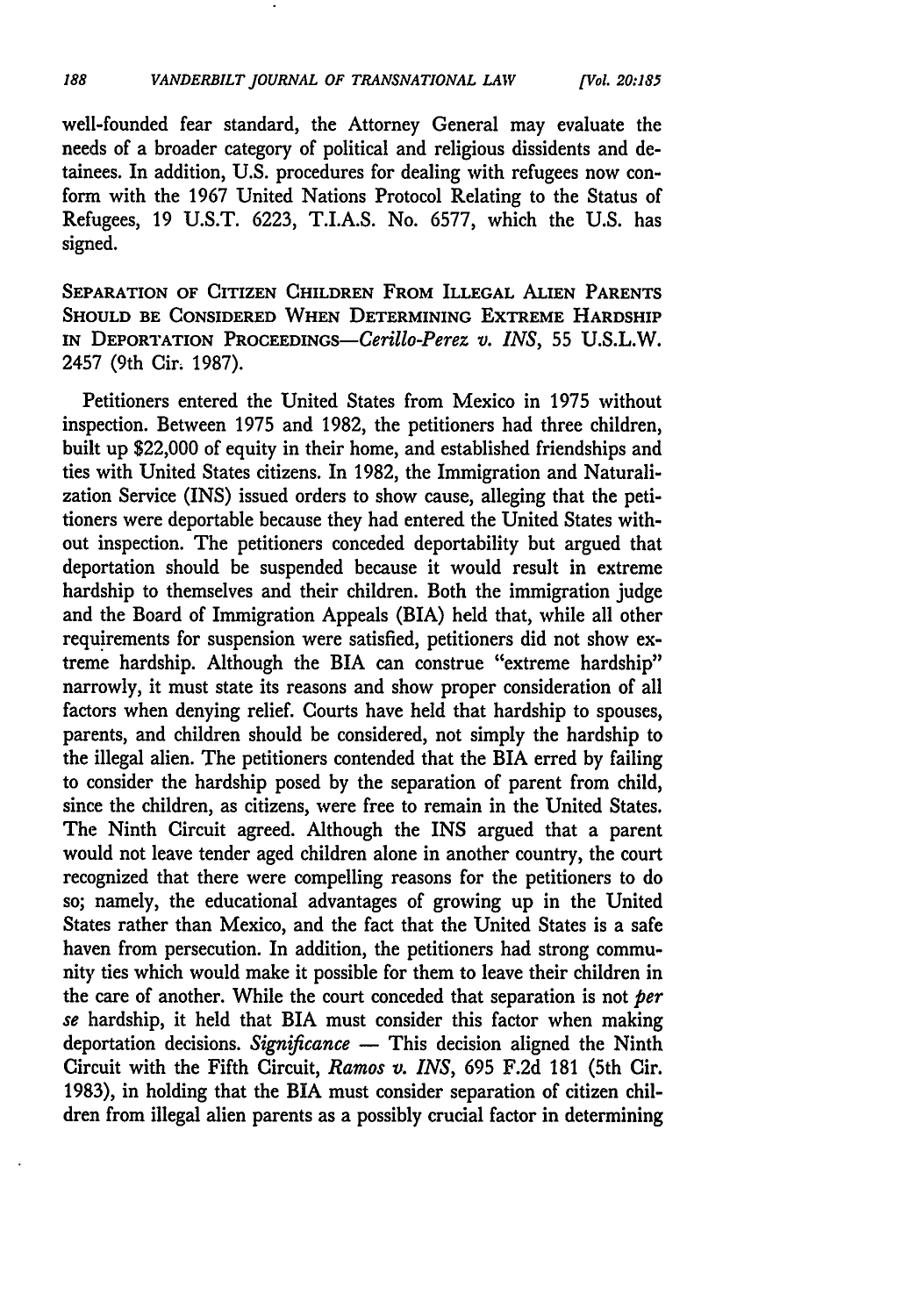extreme hardship which might arise from deportation. Henceforth, the BIA may not assume that school-aged citizen children will automatically accompany their illegal alien parents if deported.

# II. **PERSONAL JURISDICTION**

**CALIFORNIA STATE COURT'S EXERCISE OF PERSONAL JURISDICTION OVER JAPANESE MANUFACTURER TO INDEMNIFY TAIWANESE COM-**PANY IS UNREASONABLE AND UNFAIR IN VIOLATION OF DUE PROCESS. *Asahi Metal Industry Co. v. Superior Court of California,* 107 **S.** Ct. 1026 (1987).

Gary Zurcher, injured in a motorcycle accident in California, commenced a products liability action against Cheng Shin Rubber Industrial Co. (Cheng Shin), a Taiwanese tire manufacturer, in a California state court alleging it produced faulty tires. In the same action Cheng Shin filed a cross-complaint against Asahi Metal Industry Co. (Asahi) for indemnification alleging that Asahi's defective tire valve assembly caused the accident. Asahi manufactured tire value assemblies in Japan and sold substantial numbers to Chen Shin. The motorcyclist's settlement with Cheng Shin led to a dismissal of the original suit, but Cheng Shin's indemnification claim against Asahi remained. Asahi moved to quash summons arguing California's long-arm statute violated the Due Process Clause. The California Supreme Court held the statute did not violate due process and that Asahi was subject to personal jurisdiction in California because it purposefully availed itself of the benefits of California's laws by placing the valve assemblies in the stream of commerce knowing they would end up in California. 39 Cal. 3d 35, 702 P.2d 543 (1985).

The U.S. Supreme Court granted certiorari, reversed and remanded. The Court, except for Justice Scalia, agreed that under the circumstances of this case, California's assertion of personal jurisdiction was unreasonable and unfair. In reaching this decision, the Court considered several factors. First, Asahi would bear a heavy burden in traversing great distances and defending itself in California's foreign legal system. Second, the plaintiff Cheng Shin and the State of California had only a slight interest in resolving the dispute in California, since neither Cheng Shin and Asahi are California corporations. Finally, the procedural and substantive policies of other nations whose interests are affected, i.e. Japan and Korea, as well as the federal interest in its foreign relations policies strongly suggested limiting California's assertion of personal jurisdiction in the international arena.

The Court, however, split 4-4 **on** whether merely placing a product in the stream **of** commerce satisfied "minimum contacts" to subject a corpo-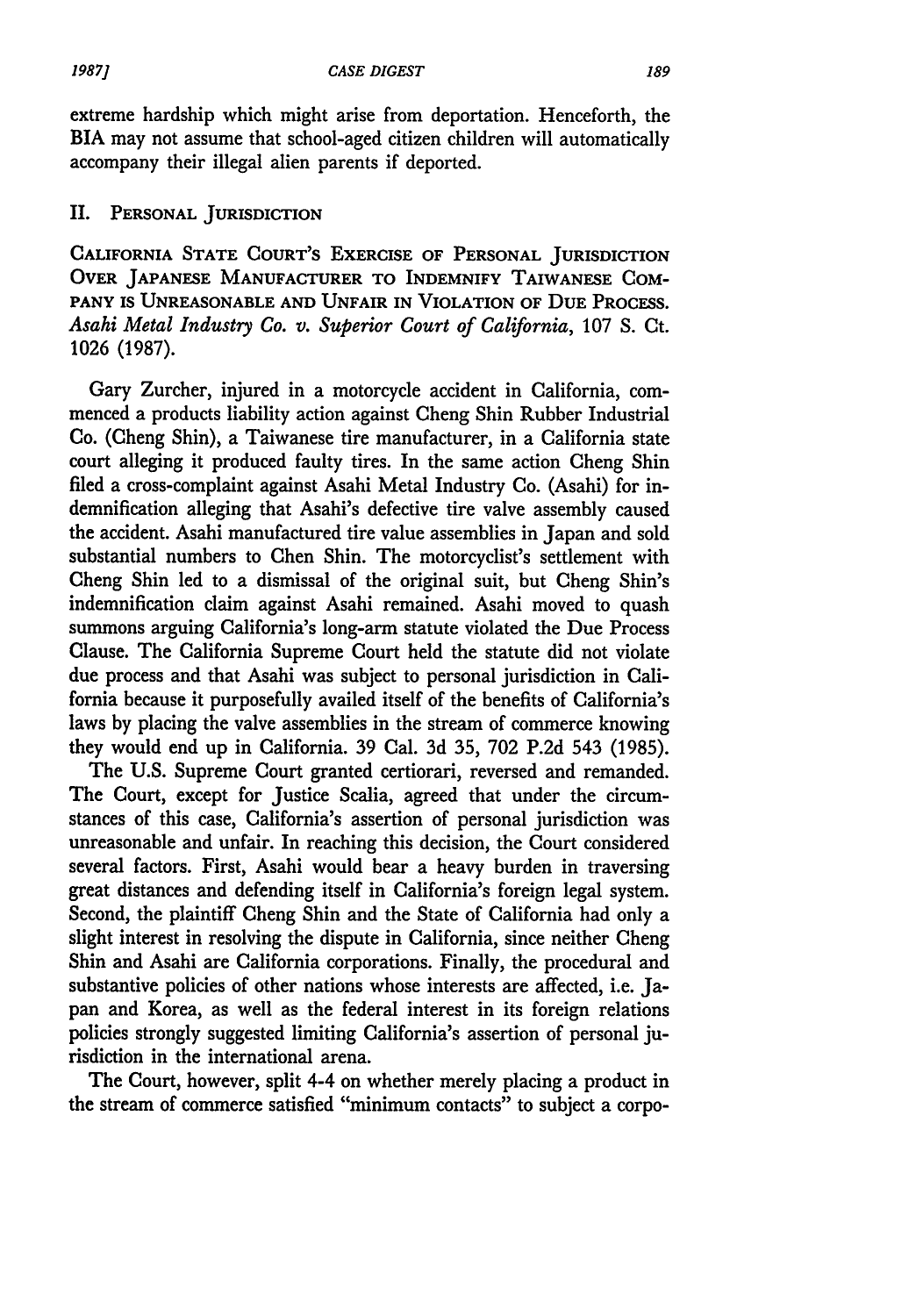ration in a foreign state to personal jurisdiction. Justice O'Conner (joined by Chief Justice Rehnquist, Justice Powell and Justice Scalia) wrote that to establish necessary minimum contacts, a defendant must purposefully direct its actions toward the forum state; merely placing goods in the stream of commerce, even with an awareness that some of its goods will end up in the foreign state, was not enough in Asahi's case. Some additional conduct is necessary. Justice Brennan (joined by Justices White, Marshall, and Blackmun) concluded that Asahi had established minimum contacts with the forum state by placing its tire valve assemblies in the stream of commerce. Asahi was aware that the product would be marketed in the state and could have reasonably anticipated being hailed into court there. Justice Stevens could have resolved the constitutionality of the stream of commerce theory in this case, but declined to address the issue. *Significance* — The Supreme Court has restricted the reach of state long-arm statutes over foreign defendants based on considerations of fairness and reasonableness without reaching agreement on a minimum contacts standard. The scope of the stream of commerce theory as set-out in *World-Wide Volkswagon Corp. v. Woodson,* 444 U.S. 286 (1980), remains unresolved.

# III. **TAXATION**

NONDISCRIMINATORY **AD** VALOREM **STATE PROPERTY** TAX **ON** IM-**PORTED GOODS HELD IN CUSTOM-BONDED WAREHOUSES INTENDED FOR** DOMESTIC CONSUMPTION **IS CONSTITUTIONAL.** *R.J. Reynolds Co. v. Durham County, N.C.,* 107 S.Ct. 499 (1986).

R. J. Reynolds Tobacco Company (Reynolds), a New Jersey manufacturer of tobacco products, imported foreign tobacco for blending with domestic tobacco and eventual consumption within the United States. Reynolds stored the imported tobacco for aging in custom-bonded warehouses located in Forsyth and Durham Counties, North Carolina. During the aging period, North Carolina accessed an *ad valorem* property tax on the imported tobacco. Relying on *Xerox Corp. v. County of Harris,* 459 U.S. 145 (1982), Reynolds claimed the imported tobacco was immune from taxation and that the state tax violated the Supremacy Clause, the Import-Export Clause, and the Due Process Clause. The North Carolina tax supervisors and the county and State Board of Equalization and Review denied Reynolds' claim that its imported tobacco was immune from state taxation on constitutional grounds. The North Carolina Court of Appeals and later the North Carolina Supreme Court affirmed the lower rulings.

On appeal, the U.S. Supreme Court held the state tax constitutional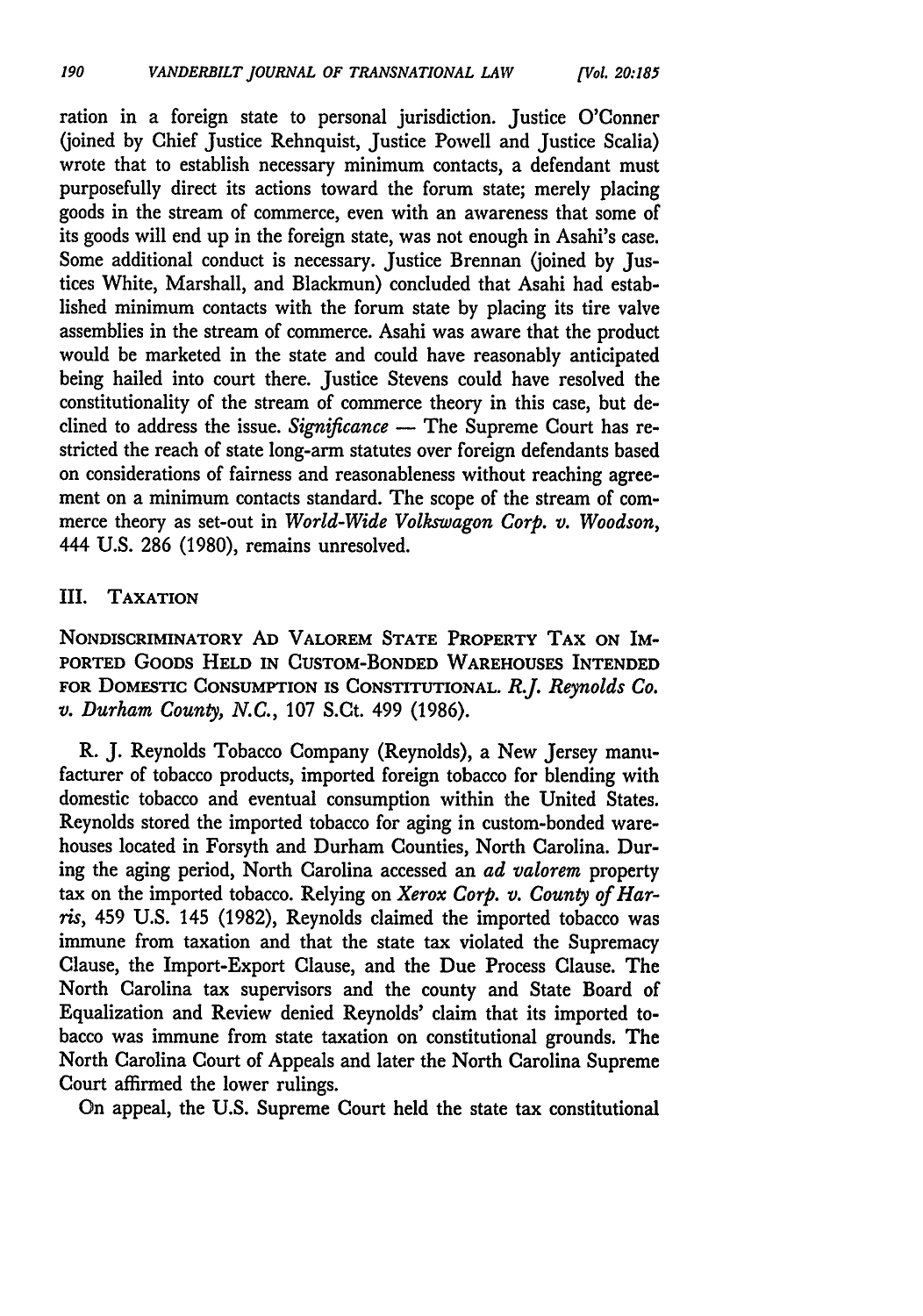because (1) the tax does not act as an "Impost or Duty" by interfering with the federal government's regulation of commercial relations with foreign governments, by depriving the federal government of revenues, or by disturbing the harmony among the States through unequal State taxation at the seaboard and thus does not violate the Import-Export Clause; (2) the tax bears a fiscal relation to state protection, opportunities and benefits, i.e. police and fire protection, and thus does not violate the Due Process Clause; and (3) the tax does not interfere with federal custom duty regulations and thus is not preempted. The Court narrowed the *Xerox* holding to exempting from state tax only those imported goods stored in a U.S. customs-bonded warehouse destined for *foreign* markets, not the U.S. domestic market. *Significance* — This decision distinguishes imported goods held in customs-bonded warehouses intended for domestic manufacturers and consumption from those held for reexport in the stream of foreign commerce. States may assess property taxes on imported goods intended for domestic sale which allows equal treatment of both imported and domestic goods sold in the **U.S.** without affecting those goods traveling in the stream of foreign commerce.

**PANAMA** CANAL TREATY EXEMPTS **U.S.** CITIzENs EMPLOYED BY THE PANAMA CANAL COMMISSION FROM PANAMANIAN TAXATION **BUT NOT U.S.** TAXATION. *O'Connor v. U.S.,* **107 S.** Ct. 347 (1986).

Petitioners, Panama Canal Commission employees, sought refunds of **U.S.** taxes paid on salaries paid **by** the Commission between **1979** and **1981.** They contended that a provision of the Panama Canal Treaty, Panama Canal Treaty: Implementation of Articles III, Sept. **7, 1977,** U.S.-Panama, § 2, T.I.A.S. No. **1031,** exempts Commission salaries for **U.S.** citizens from both **U.S.** and Panamanian taxation. The Claims Court agreed, **6 Cl.** Ct. **115** (1984); however, the Court of Appeals for the Federal Circuit reversed and held that the treaty exempts **U.S.** citizens working for the Commission from paying Panamanian taxes only. **761 F.2d 688** (Fed. Cir. **1985).**

On grant of certiorori, a unanimous Supreme Court affirmed the court of appeal's reading of the treaty. Writing for the Court, Justice Scalia stated art. XV, section 2, which exempts the Commission "from payment in the Republic of Panama of all taxes," when read in context with the entire article must be consistent with section **1,** which is limited to Panamanian taxes. If the article operated as the petitioners claimed, then Commission employees would be exempt from all **U.S.** taxation on any income including gifts, inheritances, and investments within the United States. Justice Scalia found this was an implausible result contrary to the executive branch's historical application of the treaty. *Significance* -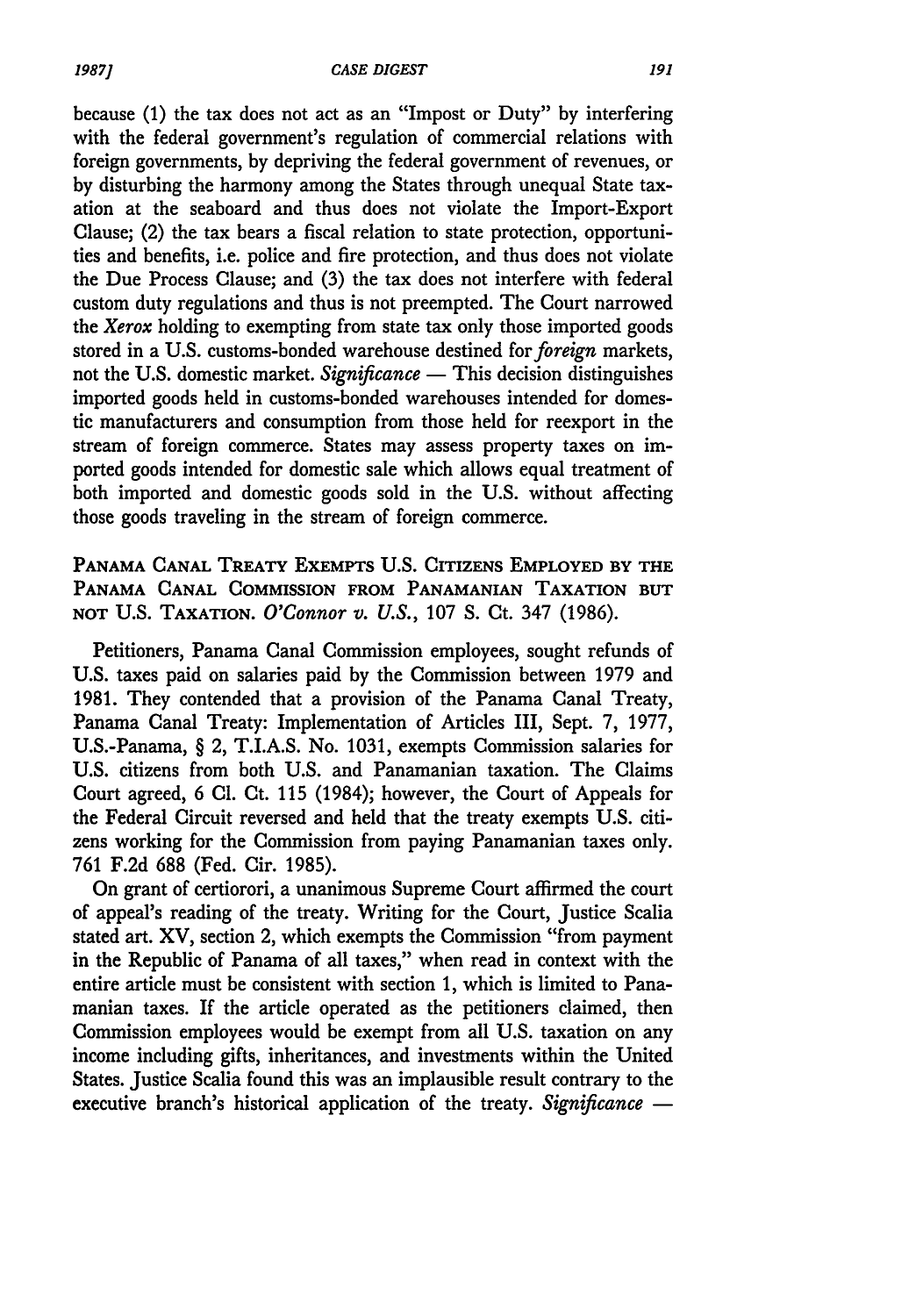The Supreme Court resolved conflicting interpretations of the treaty which had arisen in the lower courts. The Court did so without relying on the Tax Reform Act of 1986, Pub. L. 99-514, which directs that the treaty not be construed to exempt any U.S. citizens from U.S. taxation. Thus, the Court avoided confronting the constitutionality of a retroactive income tax.

## IV. **FOREIGN SOVEREIGN IMMUNITIES** ACT

**FOREIGN SOVEREIGN IMMUNITIES** ACT DoES **NOT OPERATE RETRO-ACTIVELY To CONFER SUBJECT MATTER JURISDICTION OVER PEO-PLE'S REPUBLIC OF CHINA DEFAULT ON GOVERNMENT BONDS ISSUED IN** 1911. *Jackson v. People's Republic of China,* 794 **F.2d** 1490 (11th Cir. 1986).

United States citizens who purchased bearer bonds issued by the Imperial Government of China in 1911, filed a class action in U.S. district court demanding payment from the present government — the People's Republic of China (PRC). The PRC failed to respond, and the district court entered a default judgment in excess of 41 million dollars. 550 F. Supp. 869 (N.D. Ala. 1982). Following high level diplomatic negotiations, the PRC entered the suit seeking dismissal based on absolute sovereign immunity. The district court set aside the default judgment and dismissed holding that the FSIA did not apply retroactively to confer jurisdiction over the 1911 sale of bearer bonds and the subsequent payment default in 1951. 596 F. Supp. 386 (N.D. Ala. 1984).

On appeal, the Eleventh Circuit affirmed and generally agreed with the district court's interpretation of the **FSIA,** its legislative history, and the effect of antecedent rights of China to absolute immunity. In addition, the court of appeals stated this decision was consistent with the leading case, *Corporacion Venezolana de Fomento v. Vintero Sales,* 629 F.2d 786 (2d Cir. 1980), on FSIA retroactivity. In dicta, the court of appeals suggested that jurisdiction might have existed if plaintiffs had contended that the renegotiation of the bonds in 1937 caused the subsequent default to occur in 1976. This could be possible because of the FSIA's retroactive effect back to 1952 when the U.S. adopted restrictive immunity through the Tate Letter. *Significance* - This decision holds that the FSIA does not confer retroactive subject matter jurisdiction to the claims and facts of this case. But, because at least six other cases are pending in federal courts which assert liability for acts of foreign sovereigns committed before 1952, FSIA retroactivity remains an open question ripe for Supreme Court review.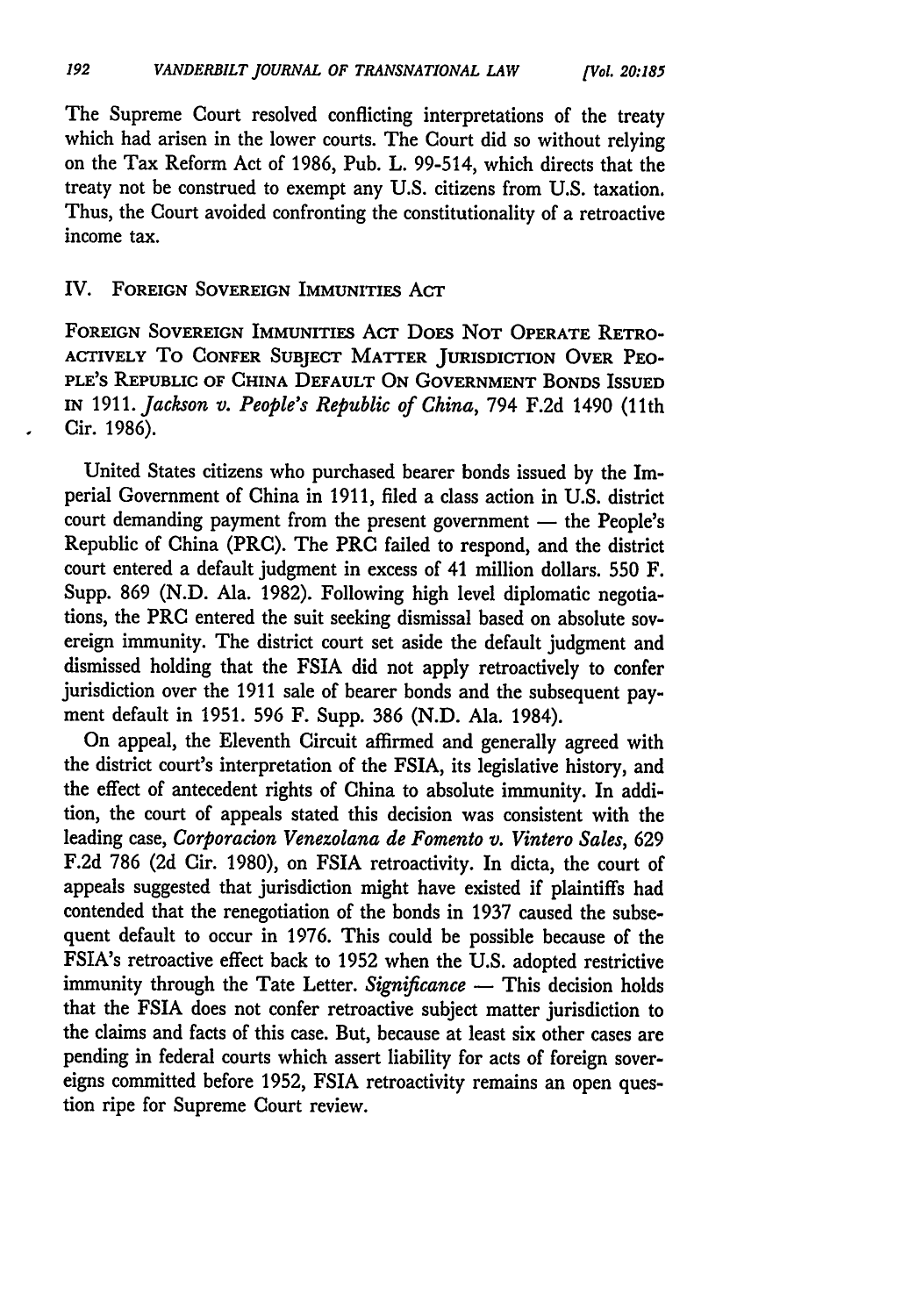### V. ACT **OF STATE**

ACT OF **STATE** DOCTRINE **DOES** NOT BAR TEXAS DEPOSITOR'S **ALLE-GATION THAT MEXICAN BANK AND ITS AGENTS NEGLIGENTLY MIS-REPRESENTED THE SECURITY OF MEXICAN INVESTMENTS.** *Grass v. Credito Mexicano, S.A.,* **797 F.2d** 220 (5th Cir. **1986).**

Adrian Grass, who had deposited **U.S.** dollars over a six year period in Credito Mexicano, **S.A.,** a bank in Mexico, filed suit after the bank paid back the principal and interest in pesos at the official exchange rate, rather than in **U.S.** dollars as the parties had earlier agreed. The district court dismissed all claims holding that the act of state doctrine barred consideration **by** a **U.S.** court.

On appeal, the Fifth Circuit Court of Appeals agreed that the act of state doctrine barred six of Grass's seven claims; however, the negligent misrepresentation claim survived this stage of the litigation. Based on the pleadings, the alleged misrepresentations involved commercial activity of Credito Mexicano's agent within the **U.S.** without directly implicating an act of state  $-$  a subsequent Mexican currency control regulation which requires payment of deposits in pesos at the official rate. Relying on *Callejo v. Bancomer, S.A.,* 764 F.2d 1101 (5th Cir. 1985), the court warned that if further adjudication involved reviewing the validity of the exchange control regulations, the act of state doctrine would bar this claim as well. *Significance* **-** The 5th Circuit applied the act of state doctrine analysis developed in *Callejo v. Bancomer* to the claim of negli**gent misrepresentation** and held that this complaint on its face *does not* directly implicate the validity of the Mexican currency control regulations and thus the act of state doctrine does not apply.

# VI. **EXTRADITION**

**NARROW SCOPE OF HABEAS** CORPUS REVIEW **OF A** MAGISTRATE'S **EXTRADITION ORDER APPLIES TO REVIEW OF PRE-EXTRADITION PROVISIONAL DETENTION HEARING.** *In the Matter of the Extradition of Russell,* **805 F.2d 1215** (5th Cir. **1986).**

**A** United States citizen was confined after a probable cause hearing before a federal magistrate concerning an arrest warrant sought **by** a **U.S.** Attorney on behalf of the government of Colombia. The underlying charges arose out of a transaction in which **13** million dollars was trans**ferred out of a** Columbian government account at the Chase Manhattan Bank in London which allegedly violated the Columbia Penal Code. The **U.S.** citizen was confined pursuant to the provisional arrest clause in article **11** of the Extradition Treaty between the **U.S.** and the Republic